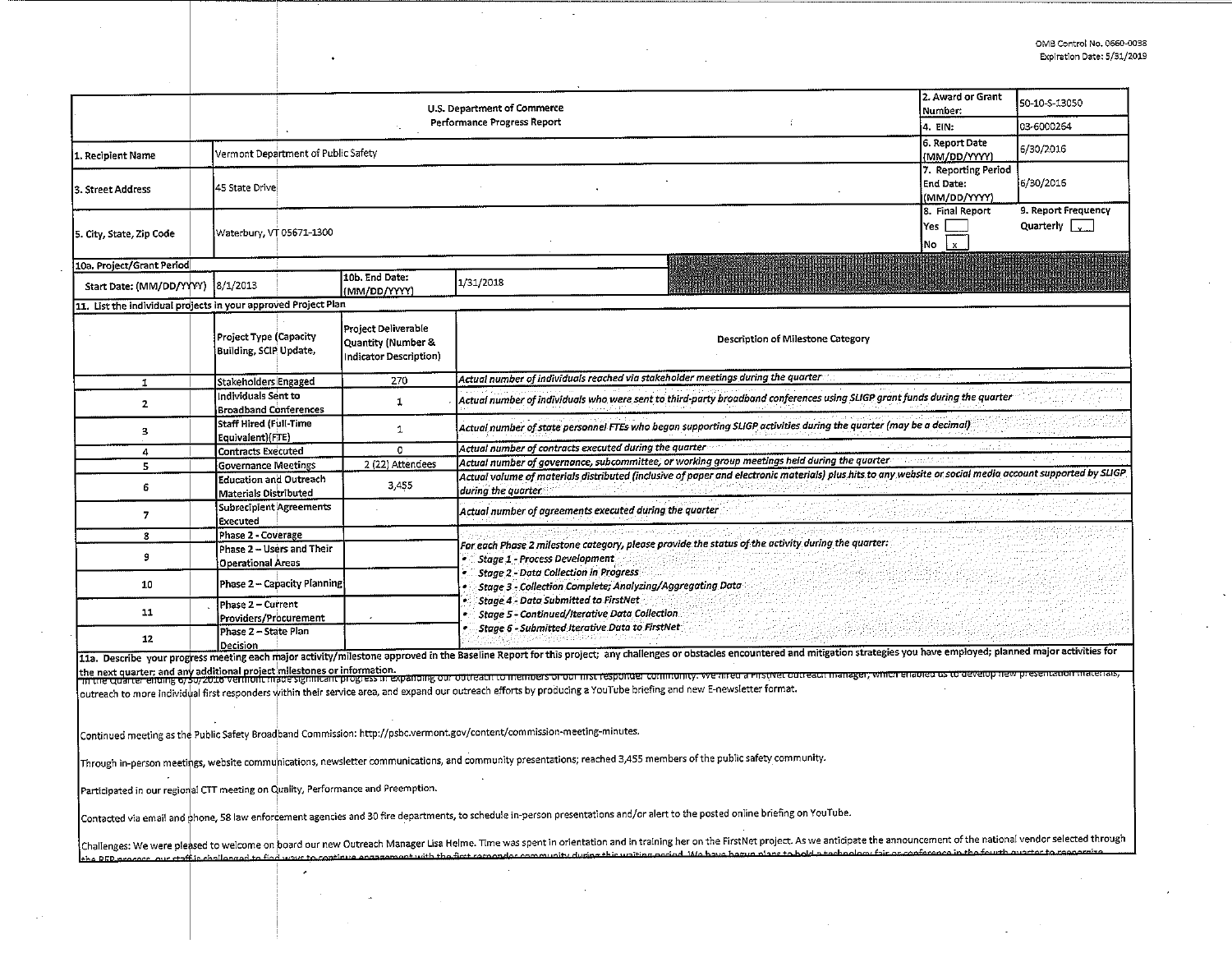11b. If the project team anticipates requesting any changes to the approved Baseline Report in the next quarter, describe those below. Note that any substantive changes to the Baseline Report must be approved by the Depart Commerce before implementation.  $\tilde{\mathcal{A}}$ No changes are anticipated as this time. However, we reserve the right to make changes as the Vermont program continues to develop.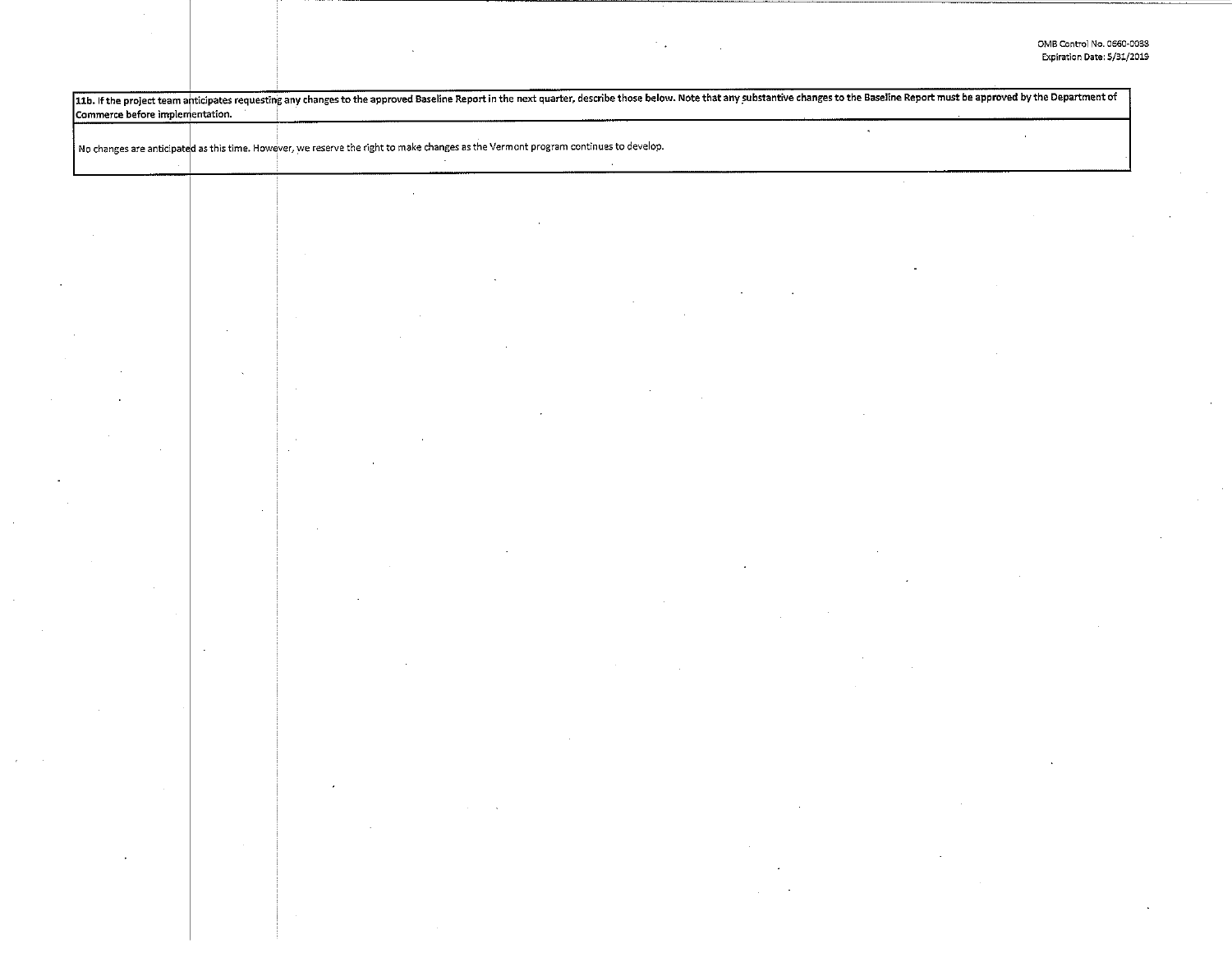| 11c. Provide any other information that would be useful to NTIA as it assesses this project's progress.                                                                                                                           |                                            |                                                                                                         |                                                                                                         |                      |                               |                   |                 |                                         |                                          |  |  |
|-----------------------------------------------------------------------------------------------------------------------------------------------------------------------------------------------------------------------------------|--------------------------------------------|---------------------------------------------------------------------------------------------------------|---------------------------------------------------------------------------------------------------------|----------------------|-------------------------------|-------------------|-----------------|-----------------------------------------|------------------------------------------|--|--|
|                                                                                                                                                                                                                                   |                                            |                                                                                                         |                                                                                                         |                      |                               |                   |                 |                                         |                                          |  |  |
|                                                                                                                                                                                                                                   |                                            |                                                                                                         |                                                                                                         |                      |                               |                   |                 |                                         |                                          |  |  |
|                                                                                                                                                                                                                                   |                                            |                                                                                                         |                                                                                                         |                      |                               |                   |                 |                                         |                                          |  |  |
|                                                                                                                                                                                                                                   |                                            |                                                                                                         |                                                                                                         |                      |                               |                   |                 |                                         |                                          |  |  |
| 11d. Describe any success stories or best practices you have identified. Please be as specific as possible.<br>Our start worked to successfully update our email contact list for first responders to enable us to effectively di |                                            |                                                                                                         |                                                                                                         |                      |                               |                   |                 |                                         |                                          |  |  |
| responder community and pated a corresponding engagement with the stories through our web statistics. Me have also found our fire sepaces community receptive to a newly developed user focus presentation that covers how Fir    |                                            |                                                                                                         |                                                                                                         |                      |                               |                   |                 |                                         |                                          |  |  |
| 12. Personnel<br>12a. If the project is not fully staffed, describe how any lack of staffing may impact the project's time line and when the project will be fully staffed.                                                       |                                            |                                                                                                         |                                                                                                         |                      |                               |                   |                 |                                         |                                          |  |  |
|                                                                                                                                                                                                                                   |                                            |                                                                                                         |                                                                                                         |                      |                               |                   |                 |                                         |                                          |  |  |
|                                                                                                                                                                                                                                   |                                            |                                                                                                         |                                                                                                         |                      |                               |                   |                 |                                         |                                          |  |  |
|                                                                                                                                                                                                                                   |                                            |                                                                                                         |                                                                                                         |                      |                               |                   |                 |                                         |                                          |  |  |
| 12b. Staffing Table - Please include all stoff that have contributed time to the project. Please do not remove individuals from this table.                                                                                       |                                            |                                                                                                         |                                                                                                         |                      |                               |                   |                 |                                         |                                          |  |  |
| Job Title                                                                                                                                                                                                                         | FTE%                                       |                                                                                                         | Project (s) Assigned                                                                                    |                      |                               |                   |                 |                                         | Change                                   |  |  |
|                                                                                                                                                                                                                                   |                                            |                                                                                                         |                                                                                                         |                      |                               |                   |                 |                                         | Permanently Vacant                       |  |  |
|                                                                                                                                                                                                                                   |                                            | Managing Education and Outreach, Project Managements of SLIGP, and contractor/sub-contractor management |                                                                                                         |                      |                               |                   |                 |                                         | New Position title added                 |  |  |
| IT Project Manager IV                                                                                                                                                                                                             | 100                                        |                                                                                                         | in April 2016                                                                                           |                      |                               |                   |                 |                                         |                                          |  |  |
| FirstNet Outreach Manager                                                                                                                                                                                                         | 100                                        |                                                                                                         | Managing Education and Outreach, Project Managements of SLIGP, and contractor/sub-contractor management |                      |                               |                   |                 |                                         |                                          |  |  |
| Project Manager                                                                                                                                                                                                                   | 100                                        |                                                                                                         | Temporary 100% FTE - Not to exceed 1,280 hours (State Funded Personnel)                                 |                      |                               |                   |                 |                                         |                                          |  |  |
| Project Manager                                                                                                                                                                                                                   | 100                                        |                                                                                                         | Temporary 100% FTE - Not to exceed 1,280 hours (State Funded Personnel)                                 |                      |                               |                   |                 |                                         |                                          |  |  |
| Project Manager                                                                                                                                                                                                                   | 100                                        |                                                                                                         | Temporary 100% FTE - Not to exceed 1,280 hours (State Funded Personnel)                                 |                      |                               |                   |                 |                                         |                                          |  |  |
| 13. Subcontracts (Vendors and/or Subrecipients)                                                                                                                                                                                   |                                            |                                                                                                         |                                                                                                         |                      |                               |                   |                 |                                         |                                          |  |  |
| 13a. Subcontracts Table + Include all subcontractors. The totals from this table must equal the "Subcontracts Total" in Question 14f.                                                                                             |                                            |                                                                                                         |                                                                                                         |                      |                               |                   |                 |                                         |                                          |  |  |
| Name                                                                                                                                                                                                                              | <b>Subcontract Purpose</b>                 |                                                                                                         | <b>Type</b><br>(Vendor/Subrec.)                                                                         | RFP/RFQ Issued (Y/N) | Contract<br>Executed<br>(N/N) | <b>Start Date</b> | <b>End Date</b> | <b>Total Federal Funds</b><br>Allocated | <b>Total Matching Funds</b><br>Allocated |  |  |
| AppGeo                                                                                                                                                                                                                            | <b>GIS Services and Technical advising</b> |                                                                                                         | GIS Vendor                                                                                              | Y                    | v                             | 9/1/2015          | 10/30/2015      |                                         | \$25,773.98                              |  |  |
| 1твр                                                                                                                                                                                                                              | Project Manager for Technical Support      |                                                                                                         | Personal Services<br>Contract                                                                           | N                    | N                             | <b>TBD</b>        | .TBD.           | \$199,840.00                            |                                          |  |  |
|                                                                                                                                                                                                                                   |                                            |                                                                                                         |                                                                                                         |                      |                               |                   |                 |                                         |                                          |  |  |
|                                                                                                                                                                                                                                   |                                            |                                                                                                         |                                                                                                         |                      |                               |                   |                 |                                         |                                          |  |  |
| 13b. Describe any challenges encountered with vendors and/or subrecipients.                                                                                                                                                       |                                            |                                                                                                         |                                                                                                         |                      |                               |                   |                 |                                         |                                          |  |  |
|                                                                                                                                                                                                                                   |                                            |                                                                                                         |                                                                                                         |                      |                               |                   |                 |                                         |                                          |  |  |
| ÌΝ/A                                                                                                                                                                                                                              |                                            |                                                                                                         |                                                                                                         |                      |                               |                   |                 |                                         |                                          |  |  |

 $\sim$ 

 $\mathbf{r}$ 

 $\alpha$ 

 $\mathbf{r}$